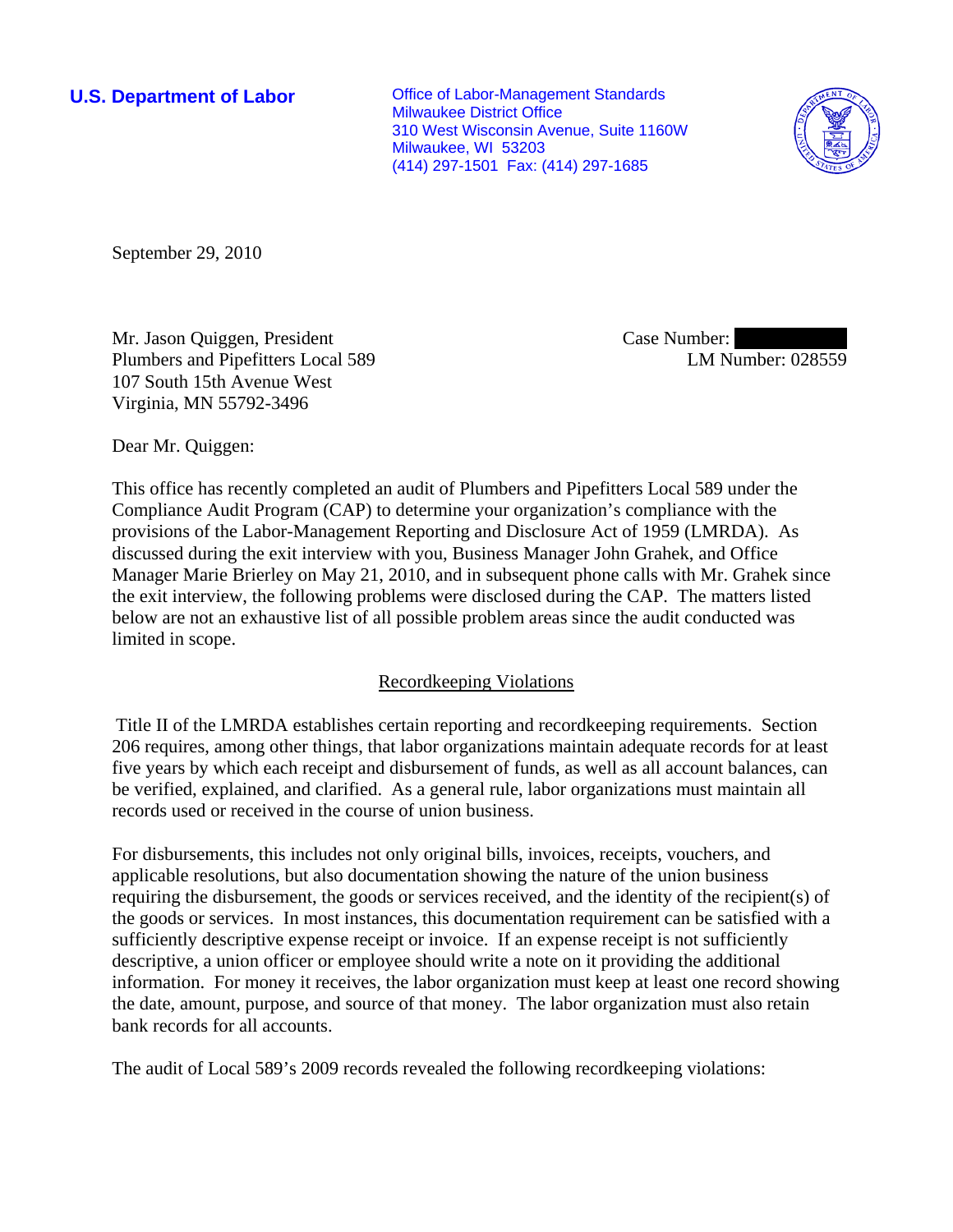Mr. Jason Quiggen September 29, 2010 Page 2 of 6

1. Reimbursed Auto Expenses

Union officers who received reimbursement for business use of their personal vehicles did not retain adequate documentation to support payments to them totaling at least \$2,500 during 2009. Local 589 requires that all mileage claims be identified on a voucher. Vouchers were submitted for all mileage claims; however, the vouchers failed to identify the date of travel and the union business purpose of the travel.

Local 589 must maintain records which identify the dates of travel, locations traveled to and from, and number of miles driven. The record must also show the business purpose of each use of a personal vehicle for business travel by an officer or employee who was reimbursed for mileage expenses.

### 2. Meal Expenses

Local 589 generally retained credit card receipts for meal expenses that identified the date of purchase, the total amount, the name of the restaurant. While the names of those present were recorded on the receipt, the union business purpose for the meal was not. Records of meal expenses must include written explanations of the union business conducted. In addition, Local 589 did not require officers and employees to submit itemized receipts for meal expenses totaling at least \$900. Itemized receipts provided by restaurants to officers and employees must be retained. These itemized receipts are necessary to determine if such disbursements are for union business purposes and to sufficiently fulfill the recordkeeping requirement of LMRDA Section 206.

#### 3. Per Diem Payments

During the audit year, Local 589 officers received at least \$500 in per diem payments. Article V, Section 6 of the Local 589 by-laws provides that all union delegates to conventions, conferences, and seminars "shall be allowed \$65 per day for expenses, plus reimbursement for their hotel." All per diem claims were documented on an expense voucher; however, the vouchers failed to identify the date(s) of travel.

In the case of per diem payments to officers for travel on union business, Local 589 must maintain records which identify the business purpose of each trip, the dates of travel, the destination, and the per diem rate paid.

## 4. Lost Wages

Local 589 did not retain adequate documentation for lost wage reimbursement payments to union officers and employees totaling at least \$1,500. Records must be maintained in support of lost wage claims that identify each date lost wages were incurred, the number of hours lost on each date, the applicable rate of pay, and a description of the union business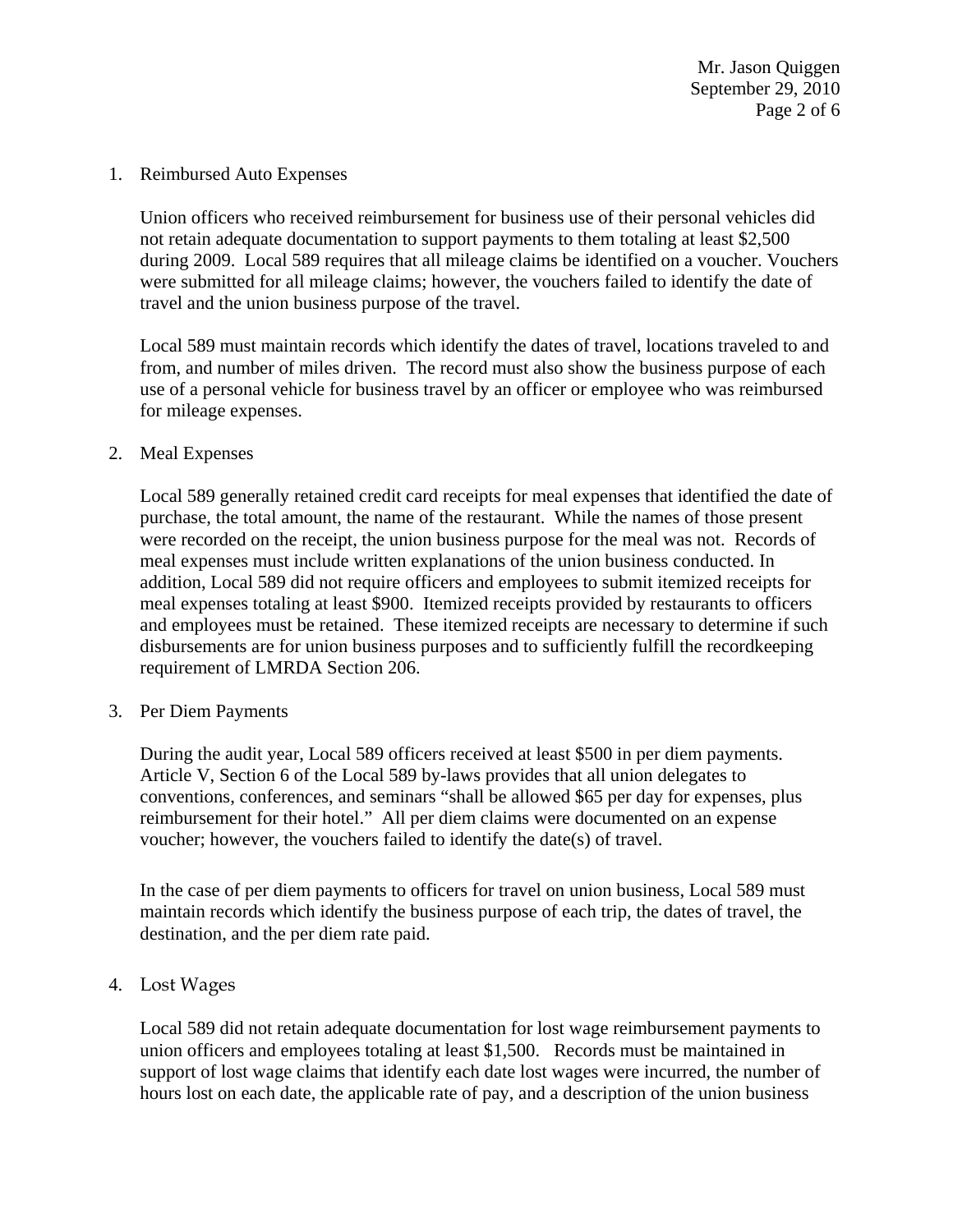conducted. The audit found that the vouchers maintained by Local 589 for lost wage claims failed to identify the date on which the lost wages were incurred.

## 5. Lodging Expenses

Local 589 did not retain adequate documentation for lodging expenses charged to Local 589 by union officers and employees totaling at least \$3,000. Although each expense was supported by a corresponding hotel invoice, the records maintained by Local 589 failed to identify the union business purpose of the expenses. The word "meeting" was often written next to the lodging charges on the credit card statement; however, "meeting" is not a sufficient explanation of the union business purpose that required the expenses be incurred.

### 6. Lack of Salary Authorization

Local 589 did not maintain records to verify that the salary reported in Schedule 12 (Disbursements to Employees) of the LM-2 for Ms. Brierley was an authorized amount and therefore correctly reported. Local 589 must keep a record, such as meeting minutes, to show the current salary authorized by the entity or individual with the authority to establish salaries. During the audit, Mr. Grahek advised that authorization for Ms. Brierley's salary was established when she was initially hired approximately 30 years ago. He also advised that about six years ago, the membership approved an annual 3% salary increase for Ms. Brierley; however, the initial authorization for Ms. Brierley's salary could not be found in meeting minutes or any other union record.

Based on your assurance that Local 589 will retain adequate documentation in the future, OLMS will take no further enforcement action at this time regarding the above violations

# Reporting Violations

The audit disclosed a violation of LMRDA Section 201(b), which requires labor organizations to file annual financial reports accurately disclosing their financial condition and operations. The Labor Organization Annual Report Form LM-2 filed by Local 589 for fiscal year ending December 31, 2009 was deficient in the following areas:

1. Disbursements to Officers (Schedule 11)

As detailed below, Local 589 erroneously included some payments to officers totaling at least \$10,000 in the amounts reported in Schedule 11 (All Officers and Disbursements to Officers).

a. During the audit year, Mr. Grahek received \$145 per week (\$7,540 annually) for a vehicle allowance. This amount was incorrectly included in the amount reported as wages in Column D (Gross Salary Disbursements) of Schedule 11. During the audit, Ms. Brierley advised that Local 589 has always reported Mr. Grahek's allowance as wages in Schedule 11. The LM instructions require that the total allowances made by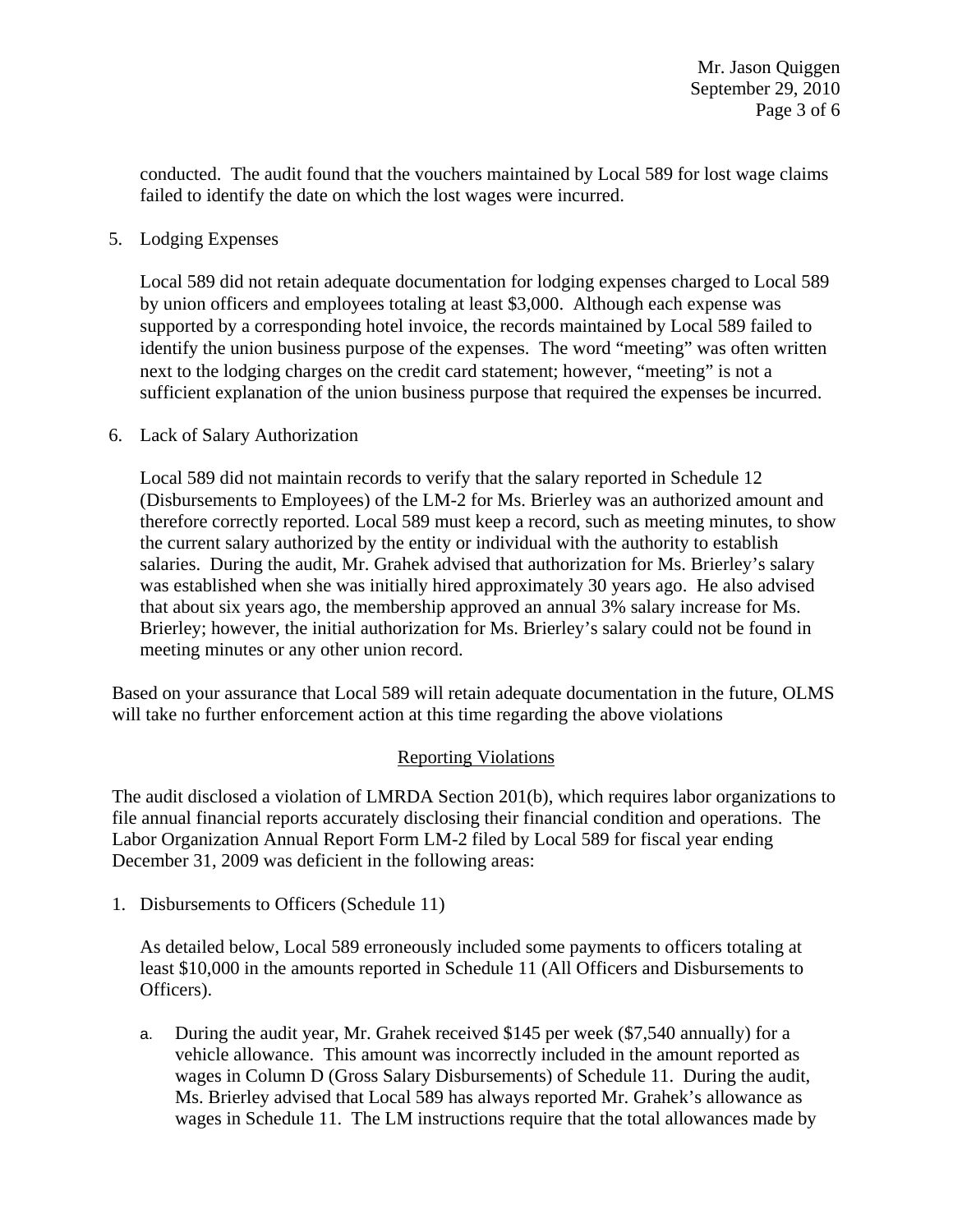direct or indirect disbursements to an officer on a daily, weekly, monthly, or other periodic basis be reported in Schedule 12, column E (Allowances Disbursed).

- b. Mr. Grahek charged more than \$3,000 to the union's credit card for the purchase of appliances and other fixed assets for the kitchen at the union hall during 2009. CPA Kaija Saukko advised that all credit card charges incurred by Mr. Grahek were included in the amount reported in Column F (Disbursements for Official Business) of Schedule 11. These disbursements were incorrectly reported. There are several exceptions to reporting disbursements to officers and employees in Schedules 11 and 12 identified in the LM-2 instructions, and the purchase of fixed assets are included as an exception. The purchase of a fixed assets must be reported in Schedule 4 (Purchase of Investments and Fixed Assets) and explained in Item 69 (Additional Information)
- 2. Mortgage Payments

Mortgage obligations to Queen City Federal Bank were erroneously reported in Item 31 (Loans Payable). The LM-2 instructions state that the total amount of the labor organization's obligations that were secured by mortgages or similar liens on real property (land or buildings) at the start and end of the reporting period must be entered in Item 32 (Mortgages Payable).

3. Dues and Agency Fees (Item 36)

During the audit year, Local 589 collected over \$480,000 in monthly dues and working dues; however, only \$95,891 was reported in Item 36. Accountant Kaija Saukko advised that the working dues received by Local 589 were mistakenly reported in Item 38 (Fees, Fines, Assessments, and Work Permits). All dues, including working dues, must be included in the amount reported in Item 36.

4. Failure to File By-Laws

The audit disclosed a violation of LMRDA Section 201(a), which requires that a union submit a copy of its revised constitution and bylaws with its LM report when it makes changes to its constitution or bylaws. Local 589 amended its constitution and bylaws in 2009, but did not file a copy with its LM report for that year.

Local 589 has now filed a copy of its constitution and bylaws.

5. Benefit Plan Funds Handled by Local 589

The audit revealed that the signatory contractors of Local 589 remit monthly payments to the local that include not only working dues deducted from members' wages and remitted to the local, but also includes the employer's contributions for the pension and annuity benefits for each of its employees. The remittance for the monthly working dues and the monthly benefit contributions are consolidated on one check per employer per month that is payable to Local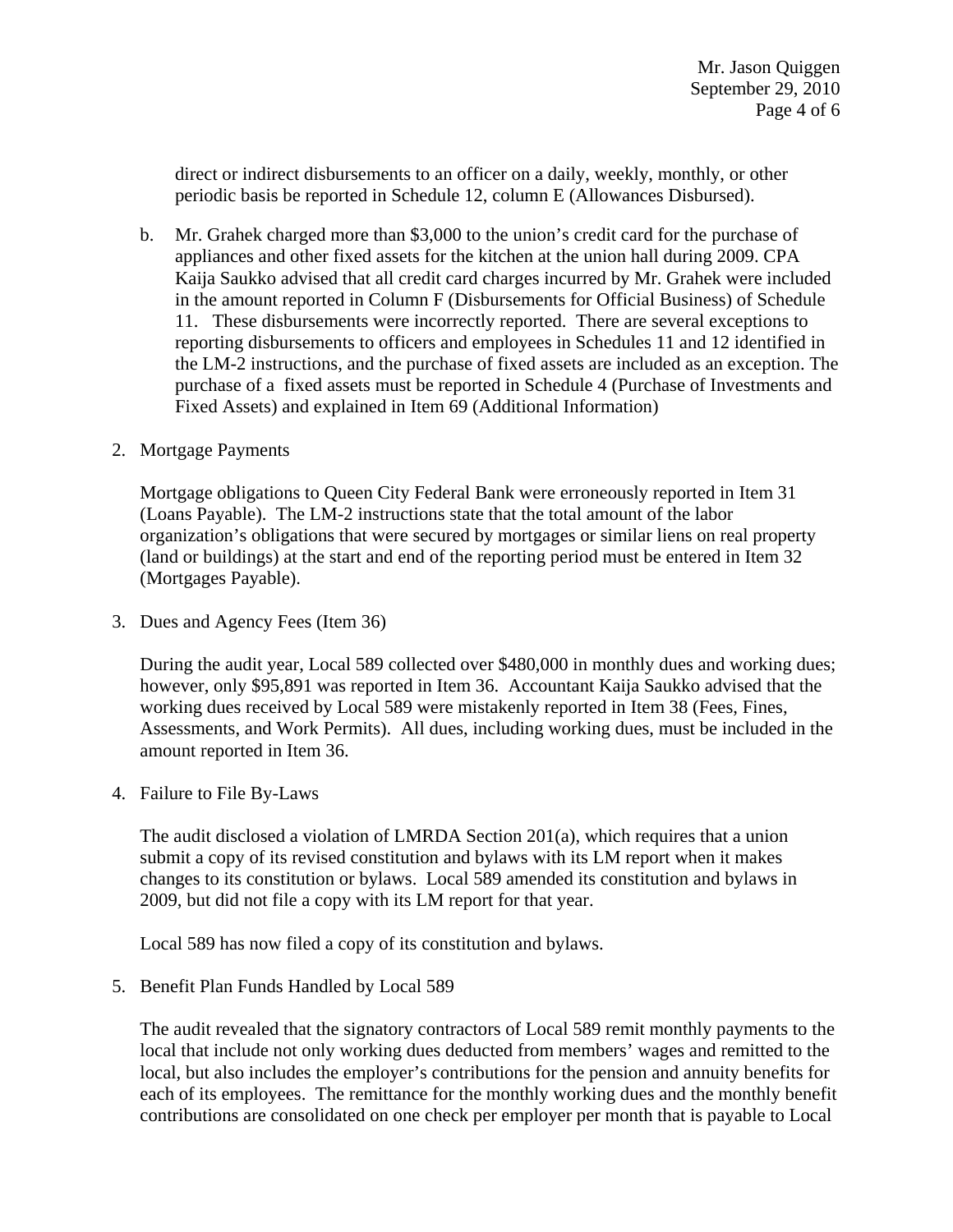589. Office Manager Brierley advised that Local 589 has bank accounts separate from the local's general fund that were opened specifically to handle the portion of each payment that was designated pension and annuity contributions. Ms. Brierley advised that she prepares a "split" deposit each month by which the working dues are deposited into the general fund and the pension and annuity contributions are deposited into the designated pension and annuity accounts. The pension and annuity contributions are never co-mingled with funds from the general fund checking. However, the designated pension and annuity accounts are held in the name of Plumbers and Pipe Fitters Local 589, and Mr. Grahek, as an authorized signer of each account, has access to transfer, deposit, and withdraw funds from these accounts. The accounts associated with the pension and annuity funds are union accounts, and as such, all the receipts and disbursements involving those accounts are subject to the recordkeeping, reporting, and bonding requirements of the LMRDA.

More than two million dollars was deposited and withdrawn from the benefit fund accounts during 2009. Records were retained to support those receipts and disbursements; however, Local 589 failed to include the receipts and disbursements on its LM-2 report filed for that year. The pension and annuity receipts should have been reported in Schedule 14 (Other Receipts), and the disbursements should have been reported in Schedules 15 through 19. Disbursements to Prudential and other locals for benefits must be reported in Schedule 20 (Benefits).

I am not requiring that Local 589 file an amended LM report for 2009 to correct the deficient items, but Local 589 has agreed to properly report the deficient items on all future reports it files with OLMS.

### Other Violation

Inadequate Bonding

The audit revealed a violation of LMRDA Section 502 (Bonding), which requires that union officers and employees be bonded for no less than 10 percent of the total funds those individuals or their predecessors handled during the preceding fiscal year.

Local 589's's officers and employees were not bonded for the minimum amount required at the time of the audit. However, evidence that adequate bonding coverage has since been obtained and has been provided to OLMS. As a result, OLMS will take no further enforcement action regarding this issue.

### Other Issues

# 1. Taft Hartley Funds

As discussed during the exit interview, the handling of the pension and annuity funds by Local 589 may violate Sections of the Taft-Hartley Act (Title 29 of the U.S. Code, Section 186). I suggested that you take steps to ensure that those funds are properly handled in accordance with Federal law. On September 3, 2010, Mr. Grahek advised that Local 589